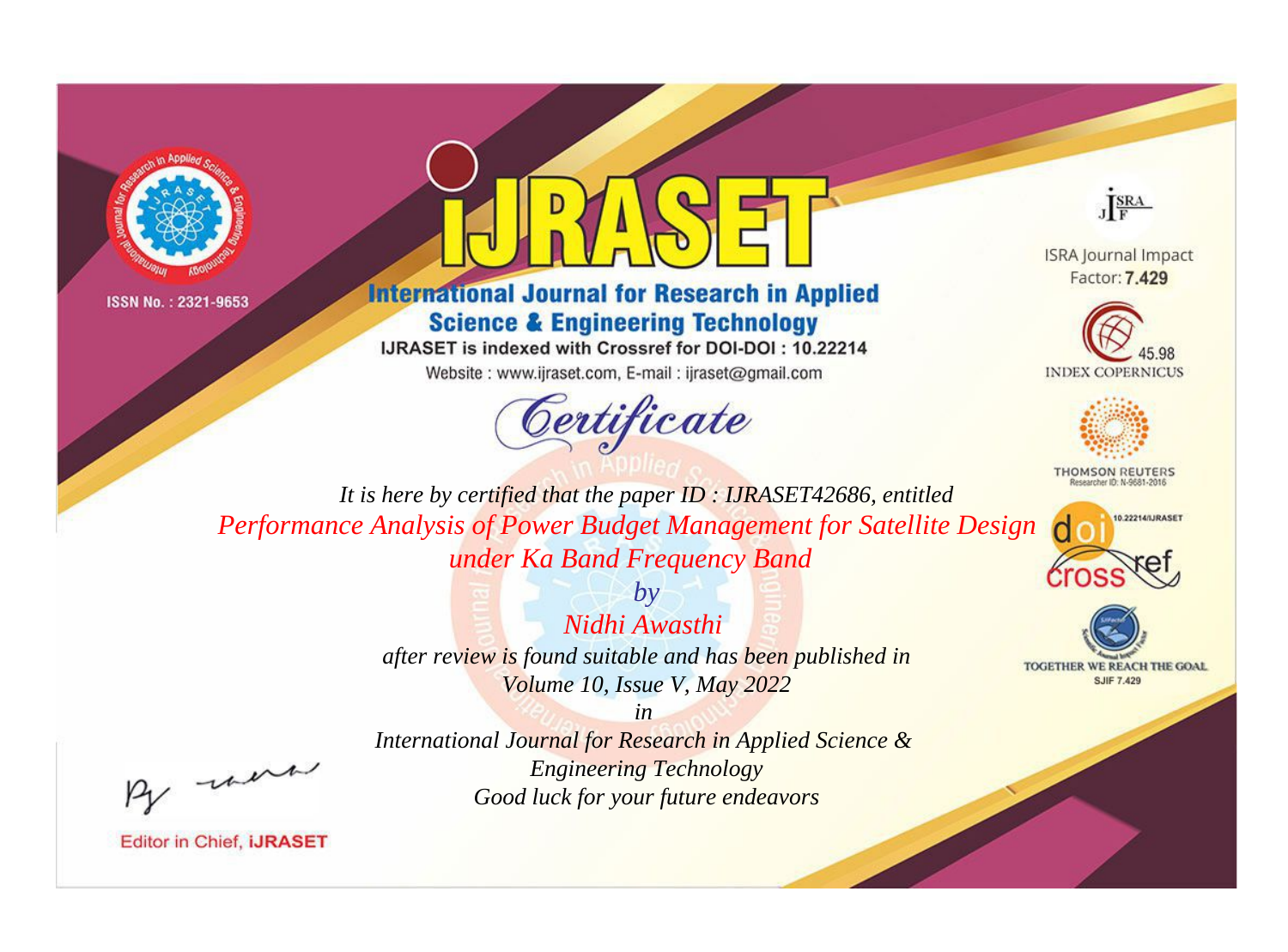



## **International Journal for Research in Applied Science & Engineering Technology**

IJRASET is indexed with Crossref for DOI-DOI: 10.22214

Website: www.ijraset.com, E-mail: ijraset@gmail.com



JERA

**ISRA Journal Impact** Factor: 7.429





**THOMSON REUTERS** 



TOGETHER WE REACH THE GOAL **SJIF 7.429** 

It is here by certified that the paper ID: IJRASET42686, entitled Performance Analysis of Power Budget Management for Satellite Design under Ka Band Frequency Band

> $b\nu$ Khushboo Sharma after review is found suitable and has been published in Volume 10, Issue V, May 2022

were

International Journal for Research in Applied Science & **Engineering Technology** Good luck for your future endeavors

 $in$ 

**Editor in Chief, IJRASET**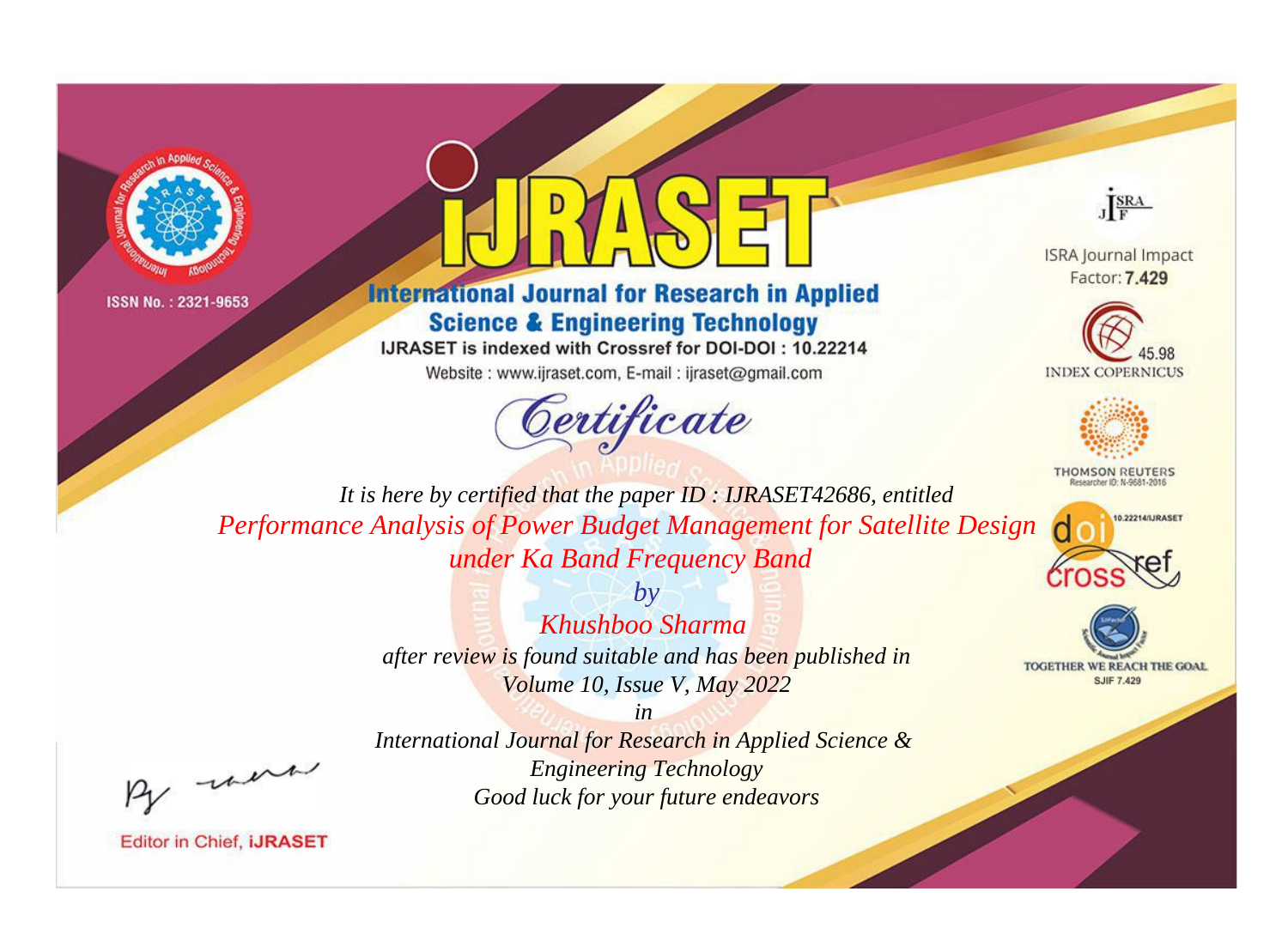



## **International Journal for Research in Applied Science & Engineering Technology**

IJRASET is indexed with Crossref for DOI-DOI: 10.22214

Website: www.ijraset.com, E-mail: ijraset@gmail.com



JERA

**ISRA Journal Impact** Factor: 7.429





**THOMSON REUTERS** 



TOGETHER WE REACH THE GOAL **SJIF 7.429** 

It is here by certified that the paper ID: IJRASET42686, entitled Performance Analysis of Power Budget Management for Satellite Design under Ka Band Frequency Band

> $b\nu$ Harshit Srivastava after review is found suitable and has been published in Volume 10, Issue V, May 2022

were

International Journal for Research in Applied Science & **Engineering Technology** Good luck for your future endeavors

 $in$ 

**Editor in Chief, IJRASET**